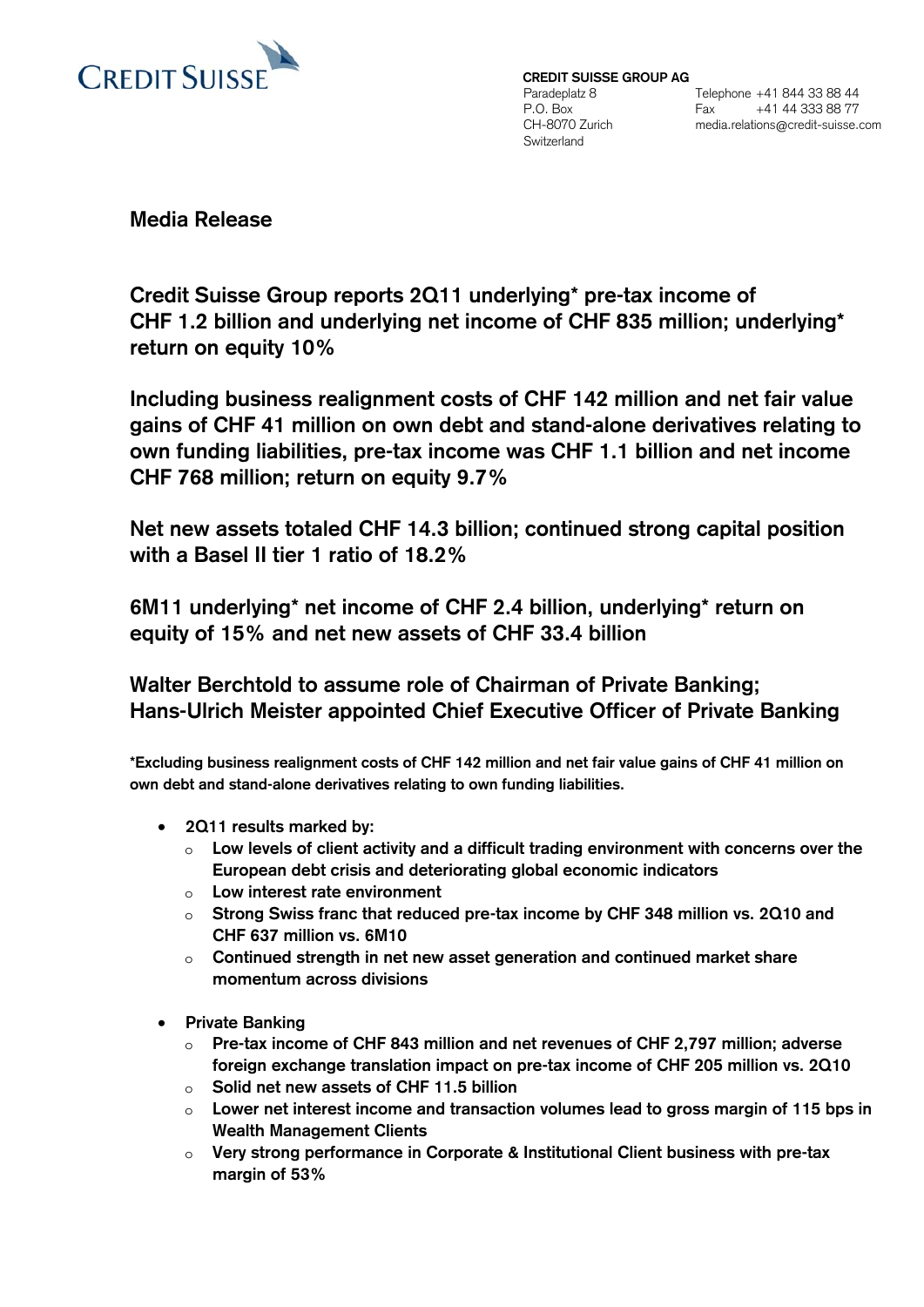

- **Investment Banking** 
	- o **Pre-tax income of CHF 231 million and net revenues of CHF 2,822 million; adverse foreign exchange translation impact on pre-tax income of CHF 151 million vs. 2Q10**
	- o **Fixed income sales and trading results impacted by challenging trading conditions and moderately lower client flows**
	- o **Solid equity sales and trading revenues despite reduced market volumes**
	- o **Solid underwriting and advisory performance and improved market shares**
	- o **Reduced risk exposure in light of volatile markets, with 98% value at risk (VaR) down 24% vs. 2Q10**
- y **Asset Management** 
	- o **Pre-tax income of CHF 202 million and net revenues of CHF 629 million; adverse foreign exchange translation impact on pre-tax income of CHF 27 million vs. 2Q10**
	- o **Net new assets of CHF 4.0 billion**
- y **Adjustment of cost base to increase the resilience of returns** 
	- o **Implementation of measures to achieve CHF 1 billion in run-rate cost savings in 2012 compared to 6M11 annualized run-rate level**
	- o **Total implementation costs in 2011 of CHF 400 million to CHF 450 million, of which CHF 142 million recognized in 2Q11**

Zurich, July 28, 2011 **Credit Suisse Group reported underlying pre-tax income of CHF 1.2 billion, underlying net income of CHF 835 million and an underlying return on equity of 10% for 2Q11. Including business realignment costs of CHF 142 million and net fair value gains of CHF 41 million on own debt and stand-alone derivatives relating to own funding liabilities, pre-tax income was CHF 1.1 billion, net income attributable to shareholders was CHF 768 million and core results net revenues were CHF 6.3 billion. The return on equity attributable to shareholders was 9.7% and diluted earnings per share totaled CHF 0.48. The Basel II tier 1 ratio was 18.2% at the end of 2Q11.** 

Brady W. Dougan, Chief Executive Officer, said: "The strength of our business model is underscored by an underlying return on equity of 15% for the first half of 2011 despite a disappointing performance in the second quarter. Asset Management showed a strong performance in the quarter, and Private Banking recorded solid results despite significant market headwinds and maintained its strength in gathering net new assets. However, our performance in Investment Banking was below our expectations."

He continued: "In order to ensure attractive returns in the face of an uncertain and challenging economic and market environment, we continue to be proactive about seeking cost efficiencies across the bank. The ability to take concerted actions to achieve efficiencies while at the same time investing in client-focused businesses, continuing to grow our assets under management and winning market share, is confirmation of the strength of our business model."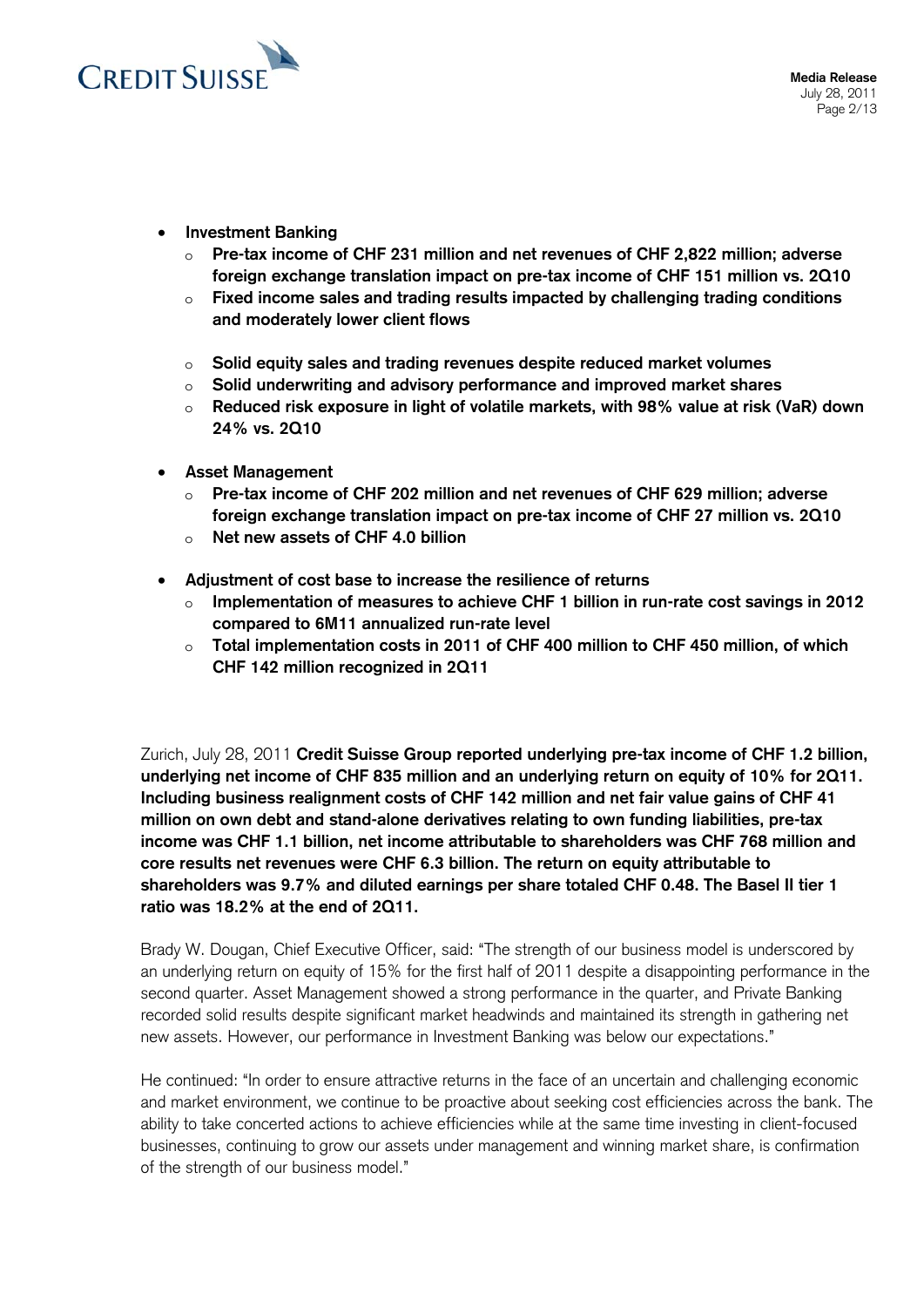

He concluded: "We have adapted early to the new regulatory landscape, we are taking action to adjust the cost base of our business, and our platform will provide us with substantial upside potential when economic and market conditions improve."

## **Walter Berchtold to assume role of Chairman of Private Banking; Hans-Ulrich Meister appointed Chief Executive Officer of Private Banking**

Effective August 1, the Board of Directors has appointed Walter Berchtold Chairman Private Banking and Hans-Ulrich Meister Chief Executive Officer Private Banking thereby assuming responsibility for our Private Banking business in addition to his role as Chief Executive Officer Credit Suisse Switzerland. In his new position Walter Berchtold will focus on further growing our strategically important business with UHNWI clients globally, and will work closely with divisional and regional CEOs helping build our integrated model and expanding our global footprint. Walter Berchtold and Hans-Ulrich Meister are members of the Executive Board of Credit Suisse and report to Brady Dougan.

Brady W. Dougan, Chief Executive Officer, said: "Walter Berchtold and his team have built the premier Private Banking franchise globally. Since 2008 we recorded more than CHF 150 billion in net new assets with wealth management clients alone, almost three times the result of our closest competitor, and we have consistently reported the highest margins in the industry. Recognizing early on that our international clients require multishore capabilities, during Walter Berchtold's tenure we have built a strong network of booking platforms around the world thereby growing our international business significantly. Our strong track record of providing superior advice and services globally and attracting best in class people has been recognized by our clients and also through various industry awards. Since joining Credit Suisse in 2008 Hans-Ulrich Meister has proven outstanding leadership capabilities in a period that presented us with significant challenges. We are very pleased that with his appointment we can ensure a smooth succession in this critically important business."

## **Cost adjustments**

To position the Group to perform well in the continued challenging market, a number of efficiency enhancements are being implemented that target CHF 1 billion in cost savings and resulting reductions in the expense run-rate during 2012. This program includes targeted headcount reductions of approximately 4% of the total headcount across the Group. The initiatives will involve implementation costs in 2011 of CHF 400 million to CHF 450 million, of which CHF 142 million were recognized in 2Q11, with further amounts to be recognized during the rest of the year. As a result of these implementation costs the program will provide for limited net savings in 2011 with the full benefits of the initiatives expected to be realized during 2012.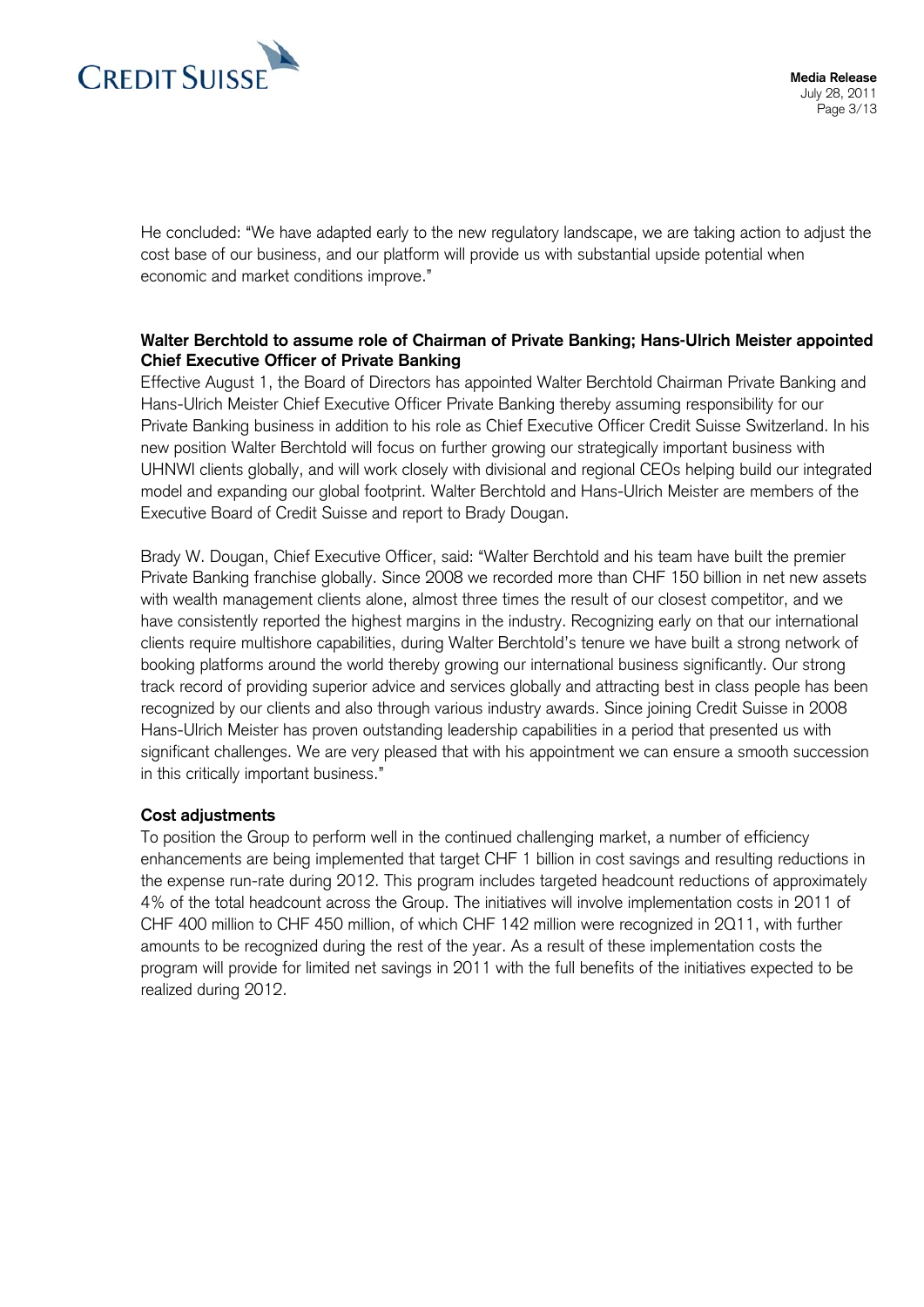

#### **Financial Highlights**

| in CHF million (unless otherwise stated)                      | 2011    | 1011    | 2010    | Change in % | Change in % |
|---------------------------------------------------------------|---------|---------|---------|-------------|-------------|
|                                                               |         |         |         | vs. 1011    | vs. 2010    |
| Net income attributable to shareholders                       | 768     | 1,139   | 1,593   | (33)        | (52)        |
| Diluted earnings per share (CHF)                              | 0.48    | 0.90    | 1.15    | (47)        | (58)        |
| Return on equity attributable to shareholders<br>(annualized) | 9.7%    | 13.4%   | 17.8%   |             |             |
| Tier 1 ratio (end of period)                                  | 18.2%   | 18.2%   | 16.3%   |             |             |
| Assets under management (CHF billion)                         | 1,233.3 | 1,282.4 | 1,242.6 | (3.8)       | (0.7)       |
| Core results                                                  |         |         |         |             |             |
| Net revenues                                                  | 6,326   | 7,813   | 8,420   | (19)        | (25)        |
| Provision for credit losses                                   | ıз      | (7)     | 20      |             | (35)        |
| Total operating expenses                                      | 5,227   | 6,195   | 6,594   | (16)        | (21)        |
| Income from continuing operations before taxes*               | ,086    | .625    | ,806    | (33)        | (40)        |
| Underlying results**                                          |         |         |         |             |             |
| Net revenues                                                  | 6,285   | 8,430   | 7,506   | (25)        | (17)        |
| Income from continuing operations before taxes*               | 1,187   | 2,242   | 1,555   | (47)        | (26)        |
| Net income attributable to shareholders                       | 835     | 1,606   | 1,063   | (48)        | (24)        |
| Return on equity attributable to shareholders<br>(annualized) | 10.3%   | 18.8%   | 12.3%   |             |             |

*\*Includes the results of the three segments and the Corporate Center, but does not include noncontrolling interests without significant economic interest.* 

*\*\*2Q11 excluding business realignment costs of CHF 142 million (CHF 94 million after tax) and fair value gains of CHF 41 million (CHF 27 million after tax) on own debt and stand-alone derivatives relating to own funding liabilities.*

### **Segment Results**

### **Private Banking**

Private Banking, which comprises the global Wealth Management Clients business and the Swiss Corporate & Institutional Clients business, reported income before taxes of CHF 843 million in 2Q11, down 4% compared to 2Q10. The weakening of foreign exchange rates, primarily that of the US dollar and the euro against the Swiss franc, had an adverse impact on the result: excluding the foreign exchange impact, income before taxes increased by CHF 174 million or 20% in 2Q11 compared to 2Q10, and net revenues increased by CHF 100 million or 3% in 2Q11 compared to 2Q10.

Net revenues were driven by a 10% decline in net interest income and a 7% decline in transaction-based revenues. The reduction in net interest income reflected the adverse foreign exchange translation impact and the continued low interest rate environment. Transaction-based revenues decreased primarily due to substantially lower brokerage and product issuing fees and lower foreign exchange income from client transactions, reflecting very low levels of client activity during the quarter, partially offset by gains from the sale of real estate. Total operating expenses decreased due to the foreign exchange translation impact and declines across most expense categories.

The **Wealth Management Clients** business reported income before taxes of CHF 595 million in 2Q11, down 6% compared to 2Q10, as lower net revenues were partially offset by lower total operating expenses. The decline in net revenues mainly reflected the adverse foreign exchange translation impact, very low levels of client activity  $-$  with a drop of over 20% in turnover volumes of equities and bonds  $-$  and the low interest rate environment. The gross margin of 115 basis points decreased 5 basis points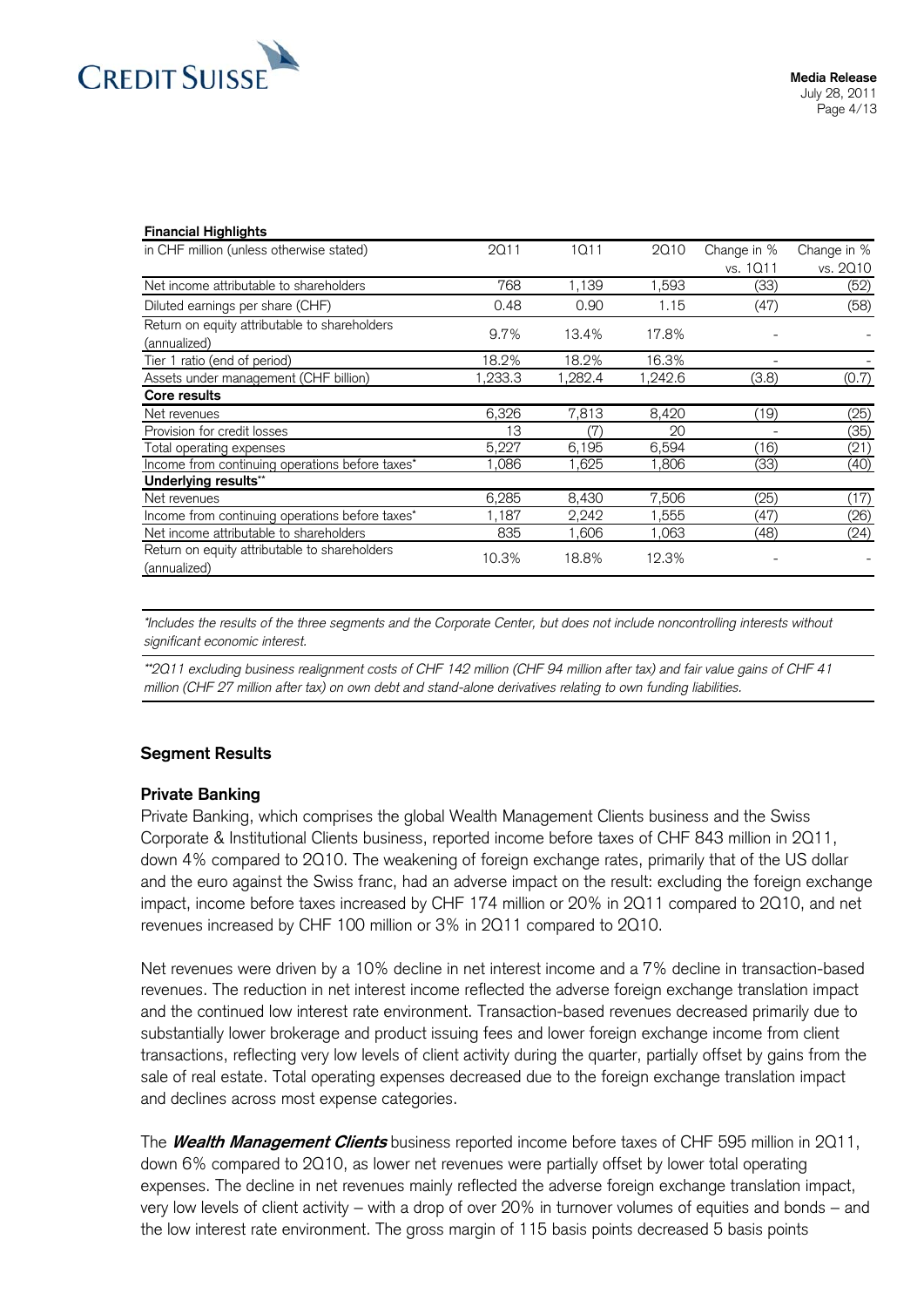

compared to the prior-year quarter, driven by the decline in the contribution from net interest income and transaction-based revenues.

The **Corporate & Institutional Clients** business, which provides comprehensive coverage for all the financial service needs of corporate and institutional clients in Switzerland and for banks worldwide, reported income before taxes of CHF 248 million in 2Q11, up 3% from 2Q10, as a slight decrease in net revenues was more than offset by a 7% reduction in total operating expenses. The pre-tax income margin remained very strong at 53%, compared to 51% in 2Q10. This strong result was driven by all businesses, with a high level of business activity in the large Swiss corporates sector and strong business growth in the commodity trade finance business. Despite the strength of the Swiss franc and its impact on the economy, the loan portfolio remains strong.

### **Investment Banking**

Investment Banking reported income before taxes of CHF 231 million, down 71% compared to 2Q10 and down 83% from 1Q11. Net revenues of CHF 2,822 million were down 31% from 2Q10 and down 43% from 1Q11.

Results in 2Q11 were significantly impacted by difficult trading conditions and weaker client activity triggered by European sovereign debt concerns, widening credit spreads and deteriorating economic indicators, particularly in the US.

The results also reflect the weakening of the US dollar against the Swiss franc, which adversely impacted revenues and favorably impacted expenses. Excluding the foreign exchange impact, income before taxes declined by CHF 402 million or 51% in 2Q11 compared to 2Q10, and net revenues declined by CHF 534 million or 13% in 2Q11 compared to 2Q10.

Fixed income sales and trading results were significantly lower than in 2Q10 and 1Q11, reflecting challenging market-making conditions and moderately weaker client flows. While all businesses reported positive revenues, results in the securitized products, credit and rates businesses were impacted by volatile trading conditions and reduced liquidity in the markets that resulted in losses on inventory positions related to client trading business. In addition, losses were incurred in securitized products from the sale of inventory positions and related hedges as risk levels were reduced. Stronger results were reported in emerging markets and commodities. The result also included a loss of CHF 115 million relating to a change in estimate due to the adoption of Overnight Index Swap (OIS) interest rate yield curves used to determine the fair value of certain collateralized derivative instruments.

Equity sales and trading results were solid – although they were lower compared to 2Q10 and  $1Q11$  – reflecting muted client trading activity and the foreign exchange translation impact. Equity sales and trading results mainly consisted of revenues from prime services, cash equities, derivatives and equity arbitrage.

Underwriting and advisory also reported a solid result, driven by improved equity underwriting and advisory performance.

Compensation and benefits of CHF 1,446 million in 2Q11 were lower than in 2Q10 and 1Q11, reflecting the foreign exchange translation impact of CHF 321 million versus 2Q10 and lower discretionary performance-related compensation accruals.

The average one-day, 98% risk management Value at Risk (VaR) was CHF 71 million in 2Q11, down 24% and 8%, respectively, from CHF 94 million in 2Q10 and CHF 77 million in 1Q11.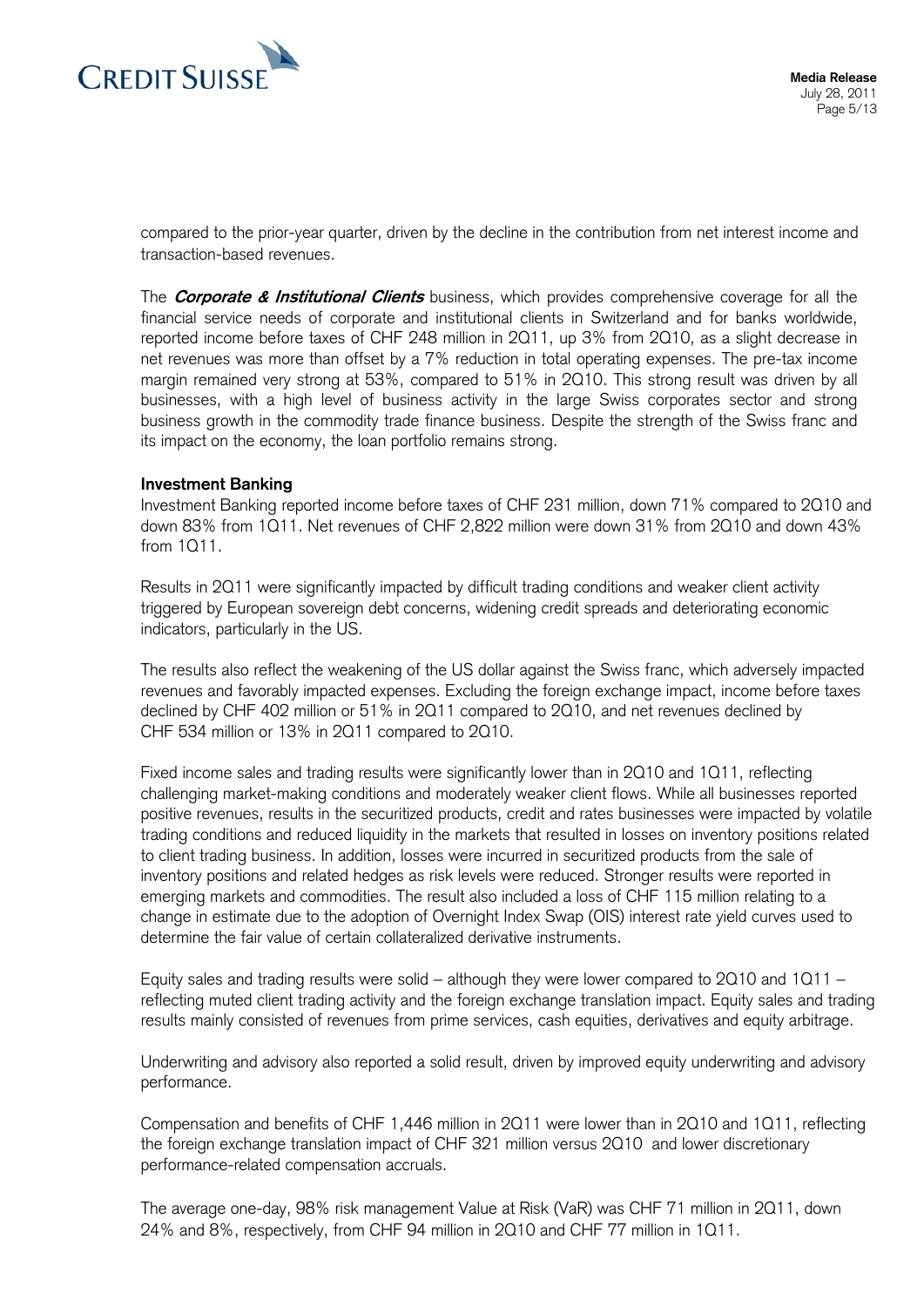

## **Asset Management**

Asset Management posted income before taxes of CHF 202 million, up CHF 180 million compared to 2Q10 and up CHF 30 million compared to 1Q11. Net revenues of CHF 629 million were up 25% from 2Q10 and 6% from 1Q11. Net revenues before investment-related gains and securities purchased from Credit Suisse money market funds totaled CHF 473 million, up 12% compared to 2Q10, reflecting improved results in alternative investments and diversified investments.

Overall fee-based revenues increased 9% compared to 2Q10 despite a 12% decrease in management fees to CHF 313 million, reflecting the foreign exchange translation impact and the spin-off and sale of non-core businesses. Placement, transaction and other fees were 30% higher, primarily due to higher private equity placement fees, partially offset by lower real estate transaction fees. Performance fees and carried interest were up CHF 57 million, benefitting from significantly higher semi-annual performance fees from Hedging-Griffo and carried interest on realized private equity gains. Equity participations income increased 57%, mainly reflecting higher income from investments in single manager hedge funds and diversified strategies. Investment-related gains were CHF 156 million, up CHF 113 million compared with 2Q10, including realized and unrealized gains in private equity investments.

| <b>Segment Results</b> |                             |             |       |       |                |             |
|------------------------|-----------------------------|-------------|-------|-------|----------------|-------------|
| in CHF million         |                             | <b>2Q11</b> | 1011  | 2010  | Change in %    | Change in % |
|                        |                             |             |       |       | vs. 1011       | vs. 2010    |
| <b>Private</b>         | Net revenues                | 2,797       | 2,896 | 2,991 | (3)            | (6)         |
| <b>Banking</b>         | Provision for credit losses | (2)         | 12    | 3     |                |             |
|                        | Total operating expenses    | ,956        | 2,029 | 2,114 | (4)            | (7)         |
|                        | Income before taxes         | 843         | 855   | 874   | 1              | (4)         |
|                        | Net revenues                | 2,822       | 4,929 | 4,099 | (43)           | (31)        |
| <b>Banking</b>         | Provision for credit losses | 15          | (19)  | 17    |                | (12)        |
|                        | Total operating expenses    | ,130        | ,197  | 1,284 | (6)            | (12)        |
|                        | Income before taxes         | 231         | 1.343 | 784   | (83)           | (71)        |
| Asset                  | Net revenues                | 629         | 591   | 502   | 6              | 25          |
|                        | Provision for credit losses | ∩           | 0     | 0     |                |             |
|                        | Total operating expenses    | 427         | 419   | 480   | $\overline{2}$ |             |
|                        | Income before taxes         | 202         | 172   | 22    | 17             |             |

Total operating expenses of CHF 427 million were down 11% compared to 2Q10, with lower compensation and benefits and lower general and administrative expenses and commission expenses.

## **Net New Assets**

Private Banking generated net new assets of CHF 11.5 billion. Wealth Management Clients recorded broad-based inflows with two-thirds from international regions. Compared to the end of 2Q10, assets under management decreased 0.7%, as strong net new assets and positive equity and bond market movements were offset by adverse foreign exchange-related movements, mainly from the weakening of the US dollar and the euro against the Swiss franc.

Asset Management recorded net new assets of CHF 4.0 billion, including net inflows of CHF 2.8 billion in traditional investments - mainly in multi-asset class solutions - and CHF 1.5 billion in alternative investments, driven by inflows in real estate, commodities and ETFs. Compared to 2Q10, assets under management were stable, with adverse foreign exchange-related movements mostly offset by net new assets and positive market performance.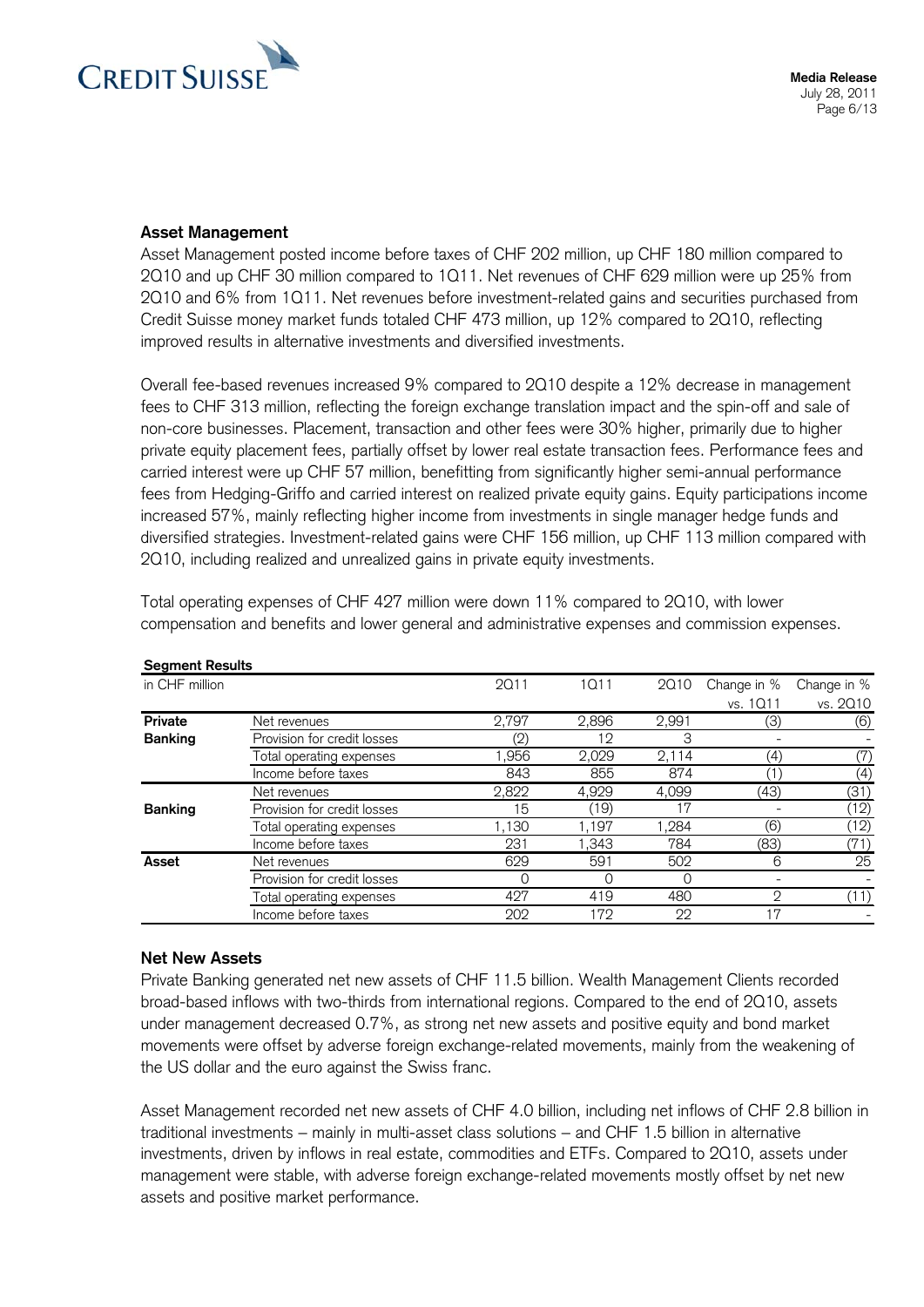

## **Capital Management**

Credit Suisse's capital position remains very strong. The BIS tier 1 ratio was stable at 18.2% as of the end of 2Q11, compared to the end of 1Q11, reflecting a decrease in tier 1 capital and lower risk-weighted assets (RWAs). The core tier 1 ratio increased to 13.1% as of the end of 2Q11 compared to 13.0% as of the end of 1Q11.

## **Corporate Center**

The Corporate Center recorded a CHF 190 million loss in 2Q11, reflecting losses from the movement of spreads on own debt and business realignment costs of CHF 142 million, compared to a loss of CHF 745 million in 1Q11 and a profit of CHF 126 million in 2Q10.

### **Benefits of the integrated bank**

Credit Suisse generated CHF 1.1 billion in collaboration revenues from the integrated bank in 2Q11, or 17.5% of net revenues for 2Q11.

#### **Information**

Media Relations Credit Suisse AG, telephone +41 844 33 88 44, [media.relations@credit-suisse.com](mailto:media.relations@credit-suisse.com)  Investor Relations Credit Suisse AG, telephone +41 44 333 71 49, [investor.relations@credit-suisse.com](mailto:investor.relations@credit-suisse.com) 

#### **Credit Suisse AG**

Credit Suisse AG is one of the world's leading financial services providers and is part of the Credit Suisse group of companies (referred to here as 'Credit Suisse'). As an integrated bank, Credit Suisse offers clients its combined expertise in the areas of private banking, investment banking and asset management. Credit Suisse provides advisory services, comprehensive solutions and innovative products to companies, institutional clients and high-net-worth private clients globally, as well as to retail clients in Switzerland. Credit Suisse is headquartered in Zurich and operates in over 50 countries worldwide. The group employs approximately 50,700 people. The registered shares (CSGN) of Credit Suisse's parent company, Credit Suisse Group AG, are listed in Switzerland and, in the form of American Depositary Shares (CS), in New York. Further information about Credit Suisse can be found at [www.credit-suisse.com](http://www.credit-suisse.com/).

#### **Cautionary statement regarding forward-looking information and non-GAAP information**

This press release contains statements that constitute forward-looking statements within the meaning of the Private Securities Litigation Reform Act. In addition, in the future we, and others on our behalf, may make statements that constitute forward-looking statements. Such forward-looking statements may include, without limitation, statements relating to the following:

- our plans, objectives or goals;
- our future economic performance or prospects;
- the potential effect on our future performance of certain contingencies; and
- assumptions underlying any such statements.

Words such as "believes," "anticipates," "expects," "intends" and "plans" and similar expressions are intended to identify forward-looking statements but are not the exclusive means of identifying such statements. We do not intend to update these forward-looking statements except as may be required by applicable securities laws. By their very nature, forward-looking statements involve inherent risks and uncertainties, both general and specific, and risks exist that predictions, forecasts, projections and other outcomes described or implied in forward-looking statements will not be achieved. We caution you that a number of important factors could cause results to differ materially from the plans, objectives, expectations, estimates and intentions expressed in such forward-looking statements. These factors include:

- the ability to maintain sufficient liquidity and access capital markets;
- market and interest rate fluctuations and interest rate levels;
- the strength of the global economy in general and the strength of the economies of the countries in which we conduct our operations, in particular the risk of continued slow economic recovery in the US or other developed countries in 2011 and beyond;
- the direct and indirect impacts of continuing deterioration or slow recovery in residential and commercial real estate markets;
- adverse rating actions by credit rating agencies in respect of sovereign issuers, structured credit products or other credit-related exposures;
- the ability of counterparties to meet their obligations to us;
- the effects of, and changes in, fiscal, monetary, trade and tax policies, and currency fluctuations;
- political and social developments, including war, civil unrest or terrorist activity;
- the possibility of foreign exchange controls, expropriation, nationalization or confiscation of assets in countries in which we conduct our operations;
- operational factors such as systems failure, human error, or the failure to implement procedures properly;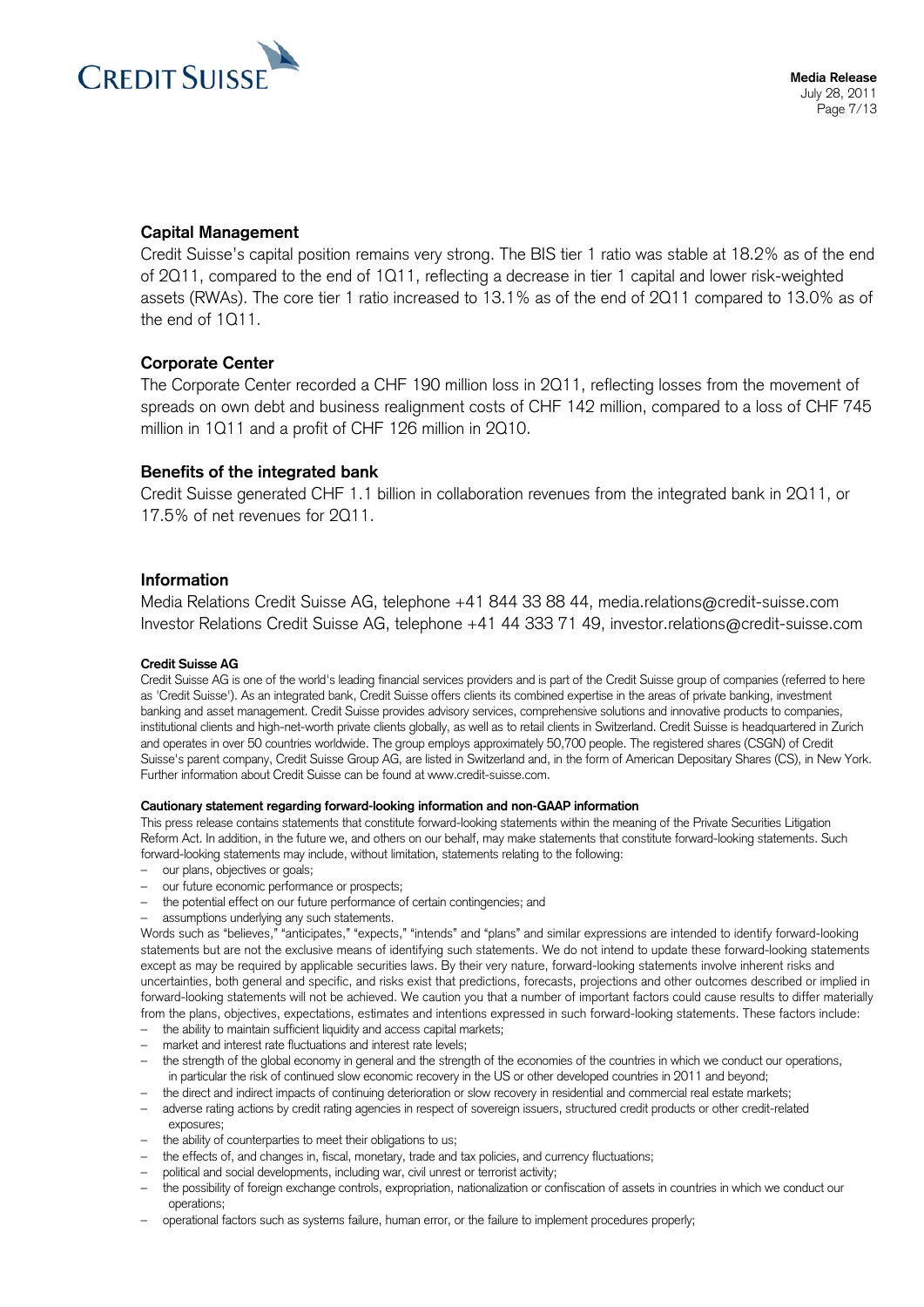

- actions taken by regulators with respect to our business and practices in one or more of the countries in which we conduct our operations;
- the effects of changes in laws, regulations or accounting policies or practices;
- competition in geographic and business areas in which we conduct our operations;
- the ability to retain and recruit qualified personnel;
- the ability to maintain our reputation and promote our brand;
- the ability to increase market share and control expenses;
- technological changes;
- the timely development and acceptance of our new products and services and the perceived overall value of these products and services by users;
- acquisitions, including the ability to integrate acquired businesses successfully, and divestitures, including the ability to sell non-core assets;
- the adverse resolution of litigation and other contingencies;
- the ability to achieve our cost efficiency goals and cost targets; and
- our success at managing the risks involved in the foregoing.

We caution you that the foregoing list of important factors is not exclusive. When evaluating forward-looking statements, you should carefully consider the foregoing factors and other uncertainties and events, as well as the information set forth in our Annual Report 2010 under IX – Additional information – Risk Factors.

This press release contains non-GAAP financial information. Information needed to reconcile such non-GAAP financial information to the most directly comparable measures under GAAP can be found in the Credit Suisse Financial Release 2Q11.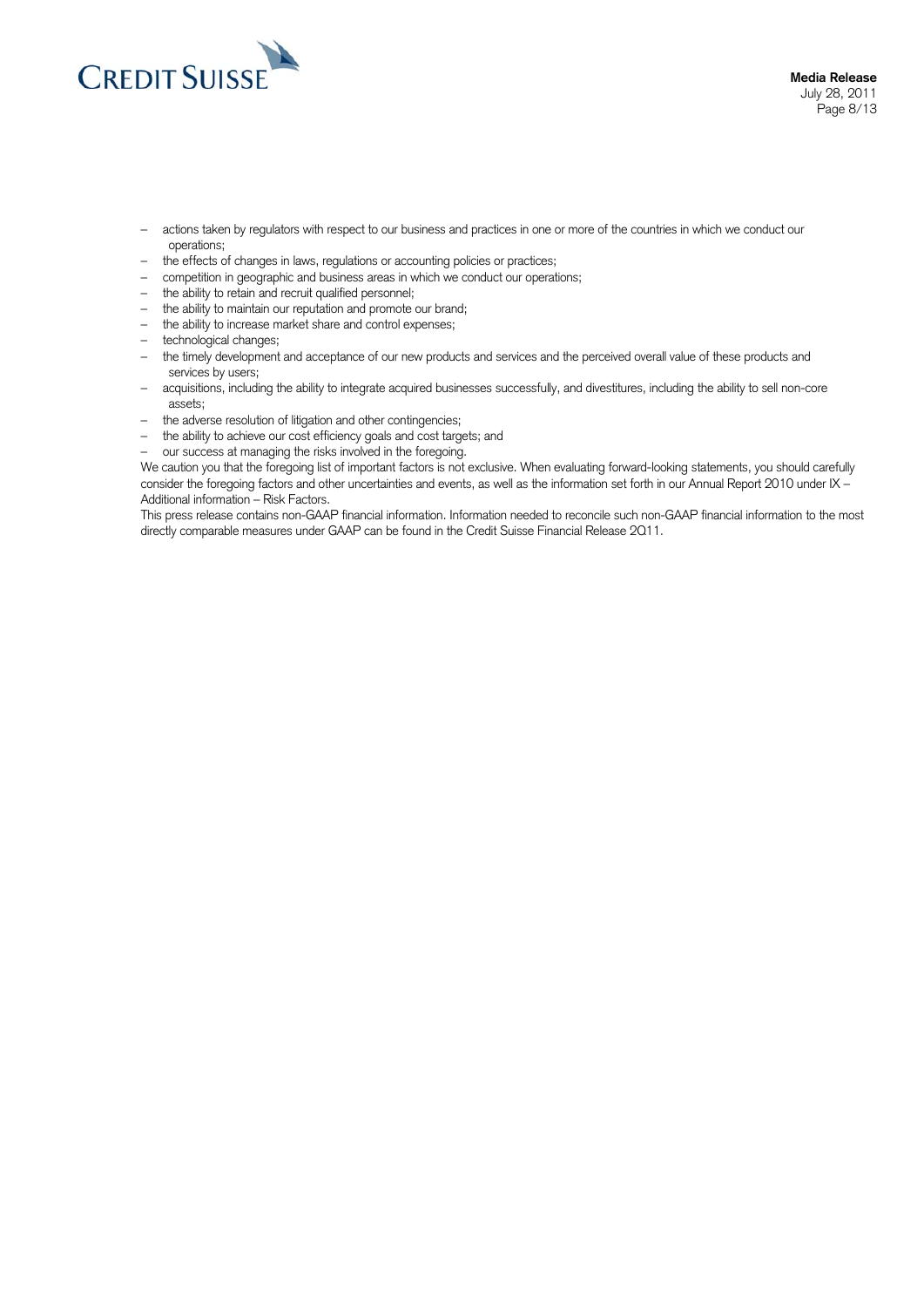

## **Presentation of 2Q11 results**

### **Media conference**

 **Thursday, July 28, 2011 09:00 Zurich / 08:00 London**  Credit Suisse Forum St. Peter, Auditorium, St. Peterstrasse 19, Zurich

## **Speakers**

Brady W. Dougan, Chief Executive Officer of Credit Suisse David Mathers, Chief Financial Officer of Credit Suisse

The presentations will be held in English. Simultaneous interpreting (English/German)

## **Internet**

Live broadcast at: [www.credit-suisse.com/results](http://www.credit-suisse.com/results)  Video playback available approximately three hours after the event

## **Telephone**

 Live audio dial-in on +41 44 580 40 01 (Switzerland), +44 1452 565 510 (Europe) and +1 866 389 9771 (US); ask for "Credit Suisse Group quarterly results". Please dial in 10-15 minutes before the start of the presentation.

 Telephone replay available approximately one hour after the event on +41 41 580 00 07 (Switzerland), +44 1452 550 000 (Europe) and +1 866 247 4222 (US); conference ID English 81769542#, conference ID German - 81770014#.

## **Analyst and investor conference**

 **Thursday, July 28, 2011 10:30 Zurich / 09:30 London**  Credit Suisse Forum St. Peter, Auditorium, St. Peterstrasse 19, Zurich

## **Speakers**

Brady W. Dougan, Chief Executive Officer of Credit Suisse David Mathers, Chief Financial Officer of Credit Suisse

The presentations will be held in English. Simultaneous interpreting (English/German)

### **Internet**

Live broadcast at: [www.credit-suisse.com/results](http://www.credit-suisse.com/results)  Video playback available approximately three hours after the event

## **Telephone**

 Live audio dial-in on +41 44 580 40 01 (Switzerland), +44 1452 565 510 (Europe) and +1 866 389 9771 (US); ask for "Credit Suisse Group quarterly results". Please dial in 10-15 minutes before the start of the presentation.

 Telephone replay available approximately one hour after the event on +41 41 580 00 07 (Switzerland), +44 1452 550 000 (Europe) and +1 866 247 4222 (US); conference ID English 81776639#, conference ID German - 81779018#.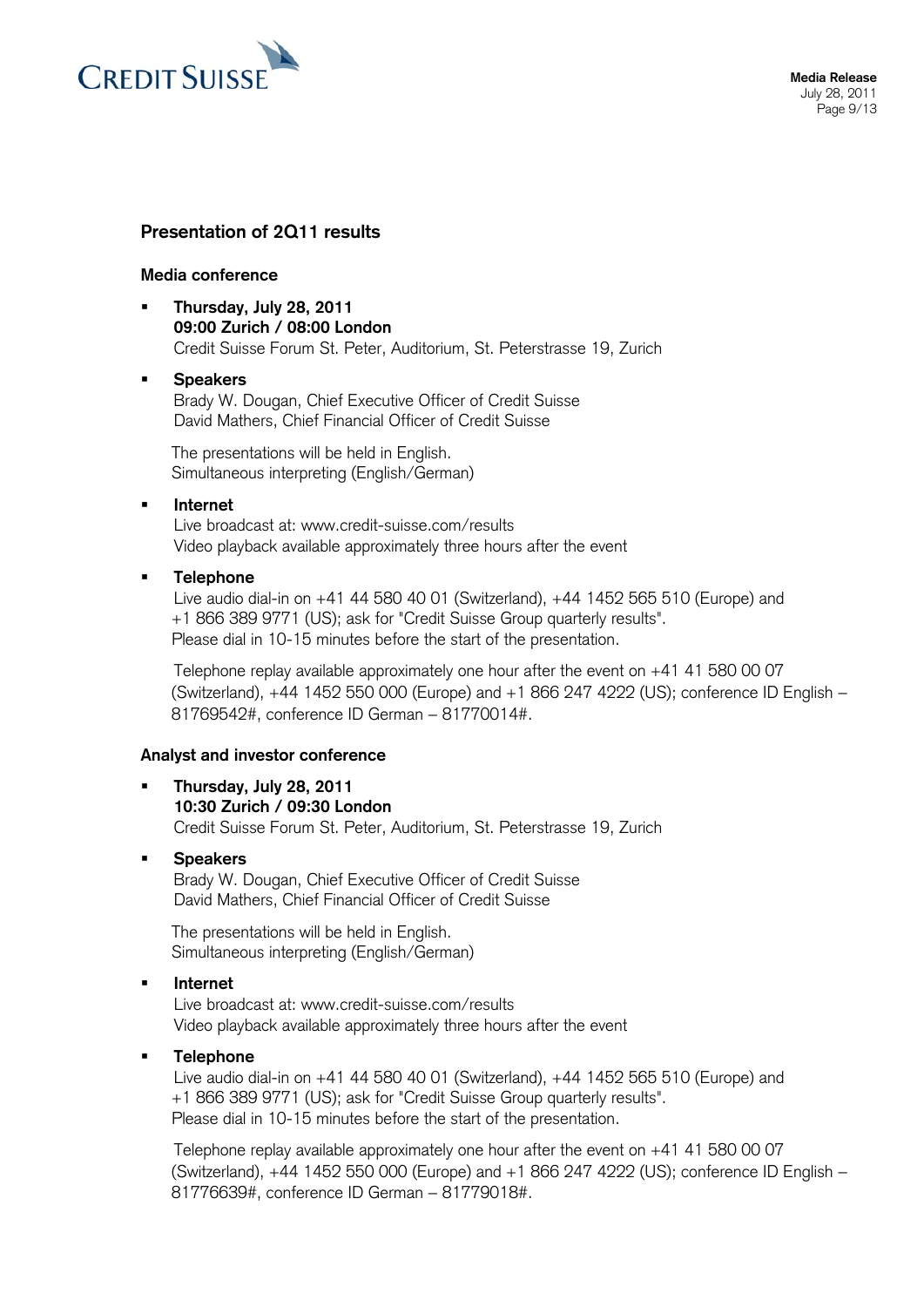

## **Financial highlights**

|                                                                                    |         |           | in / end of |                          | % change                 |         | in $/$ end of | % change                 |
|------------------------------------------------------------------------------------|---------|-----------|-------------|--------------------------|--------------------------|---------|---------------|--------------------------|
|                                                                                    | 2011    | 1011      | 2010        | QoQ                      | YoY                      | 6M11    | 6M10          | YoY                      |
| Net income (CHF million)                                                           |         |           |             |                          |                          |         |               |                          |
| Net income attributable to shareholders                                            | 768     | 1,139     | 1,593       | (33)                     | (52)                     | 1,907   | 3,648         | (48)                     |
| of which from continuing operations                                                | 768     | 1,139     | 1,593       | (33)                     | (52)                     | 1,907   | 3,667         | (48)                     |
| Earnings per share (CHF)                                                           |         |           |             |                          |                          |         |               |                          |
| Basic earnings per share from continuing operations                                | 0.48    | 0.91      | 1.15        | (47)                     | (58)                     | 1.43    | 2.84          | (50)                     |
| Basic earnings per share                                                           | 0.48    | 0.91      | 1.15        | (47)                     | (58)                     | 1.43    | 2.82          | (49)                     |
| Diluted earnings per share from continuing operations                              | 0.48    | 0.90      | 1.15        | (47)                     | (58)                     | 1.42    | 2.83          | (50)                     |
| Diluted earnings per share                                                         | 0.48    | 0.90      | 1.15        | (47)                     | (58)                     | 1.42    | 2.81          | (49)                     |
|                                                                                    |         |           |             |                          |                          |         |               |                          |
| Return on equity (%)<br>Return on equity attributable to shareholders (annualized) | 9.7     | 13.4      | 17.8        | $\qquad \qquad -$        | $\overline{\phantom{0}}$ | 11.6    | 20.1          | $\qquad \qquad -$        |
|                                                                                    |         |           |             |                          |                          |         |               |                          |
| Core Results (CHF million) <sup>1</sup><br>Net revenues                            | 6,326   | 7,813     | 8,420       | (19)                     | (25)                     | 14,139  | 17,381        |                          |
| Provision for credit losses                                                        | 13      | (7)       | 20          | $\qquad \qquad -$        | (35)                     | 6       | (30)          | (19)                     |
| Total operating expenses                                                           | 5,227   | 6,195     | 6,594       | (16)                     | (21)                     | 11,422  | 12,671        | (10)                     |
| Income from continuing operations before taxes                                     | 1,086   | 1,625     | 1,806       | (33)                     | (40)                     | 2,711   | 4,740         | (43)                     |
|                                                                                    |         |           |             |                          |                          |         |               |                          |
| Core Results statement of operations metrics (%) <sup>1</sup>                      |         |           |             |                          |                          |         |               |                          |
| Cost/income ratio                                                                  | 82.6    | 79.3      | 78.3        | $\overline{\phantom{a}}$ | $\overline{\phantom{0}}$ | 80.8    | 72.9          | -                        |
| Pre-tax income margin                                                              | 17.2    | 20.8      | 21.4        | $\overline{\phantom{0}}$ | $\overline{\phantom{0}}$ | 19.2    | 27.3          | $\qquad \qquad -$        |
| Effective tax rate                                                                 | 25.0    | 28.6      | 10.4        | $\overline{\phantom{0}}$ | $\overline{\phantom{0}}$ | 27.1    | 21.6          |                          |
| Net income margin <sup>2</sup>                                                     | 12.1    | 14.6      | 18.9        | $\overline{\phantom{a}}$ | $\overline{\phantom{0}}$ | 13.5    | 21.0          | $\overline{\phantom{0}}$ |
| Assets under management and net new assets (CHF billion)                           |         |           |             |                          |                          |         |               |                          |
| Assets under management                                                            | 1,233.3 | 1,282.4   | 1,242.6     | (3.8)                    | (0.7)                    | 1,233.3 | 1,242.6       | (0.7)                    |
| Net new assets                                                                     | 14.3    | 19.1      | 14.5        | (25.1)                   | (1.4)                    | 33.4    | 40.5          | (17.5)                   |
| <b>Balance sheet statistics (CHF million)</b>                                      |         |           |             |                          |                          |         |               |                          |
| Total assets                                                                       | 976,923 | 1,016,468 | 1,137,948   | (4)                      | (14)                     | 976,923 | 1,137,948     | (14)                     |
| Net loans                                                                          | 220,030 | 222,510   | 227,205     | (1)                      | (3)                      | 220,030 | 227,205       | (3)                      |
| Total shareholders' equity                                                         | 31,216  | 34,057    | 35,633      | (8)                      | (12)                     | 31,216  | 35,633        | (12)                     |
| Tangible shareholders' equity <sup>3</sup>                                         | 23,027  | 25,330    | 25,674      | (9)                      | (10)                     | 23,027  | 25,674        | (10)                     |
| Book value per share outstanding (CHF)                                             |         |           |             |                          |                          |         |               |                          |
| Total book value per share                                                         | 26.03   | 28.36     | 30.04       | (8)                      | (13)                     | 26.03   | 30.04         | (13)                     |
| Shares outstanding (million)                                                       |         |           |             |                          |                          |         |               |                          |
| Common shares issued                                                               | 1,202.2 | 1,201.0   | 1,186.1     | 0                        | 1                        | 1,202.2 | 1,186.1       | 1                        |
| Treasury shares                                                                    | (3.1)   | $0.0\,$   | 0.0         |                          |                          | (3.1)   | 0.0           | -                        |
| Shares outstanding                                                                 | 1,199.1 | 1,201.0   | 1,186.1     | 0                        | 1                        | 1,199.1 | 1,186.1       | 1                        |
| <b>Market capitalization</b>                                                       |         |           |             |                          |                          |         |               |                          |
| Market capitalization (CHF million)                                                | 39,312  | 46,876    | 48,535      | (16)                     | (19)                     | 39,312  | 48,535        | (19)                     |
| Market capitalization (USD million)                                                | 46,910  | 51,139    | 44,395      | (8)                      | 6                        | 46,910  | 44,395        | 6                        |
| <b>BIS statistics</b>                                                              |         |           |             |                          |                          |         |               |                          |
| Risk-weighted assets (CHF million)                                                 | 203,741 | 212,196   | 232,964     | (4)                      | (13)                     | 203,741 | 232,964       | (13)                     |
| Tier 1 ratio (%)                                                                   | 18.2    | 18.2      | 16.3        | $\qquad \qquad -$        | $\qquad \qquad -$        | 18.2    | 16.3          | $\overline{\phantom{0}}$ |
| Total capital ratio (%)                                                            | 23.6    | 23.7      | 21.8        | $\overline{\phantom{0}}$ | $\qquad \qquad -$        | 23.6    | 21.8          | $\qquad \qquad -$        |
| Number of employees (full-time equivalents)                                        |         |           |             |                          |                          |         |               |                          |
| Number of employees                                                                | 50,700  | 50,100    | 49,200      | 1                        | З                        | 50,700  | 49,200        | 3                        |

**<sup>1</sup>** For further information on Core Results, refer to I – Credit Suisse results – Credit Suisse – Credit Suisse reporting structure and Core Results. **<sup>2</sup>** Based on amounts attributable to shareholders. <sup>3</sup> Tangible shareholders' equity attributable to shareholders is calculated by deducting goodwill and other intangible assets from total shareholders' equity attributable to shareholders.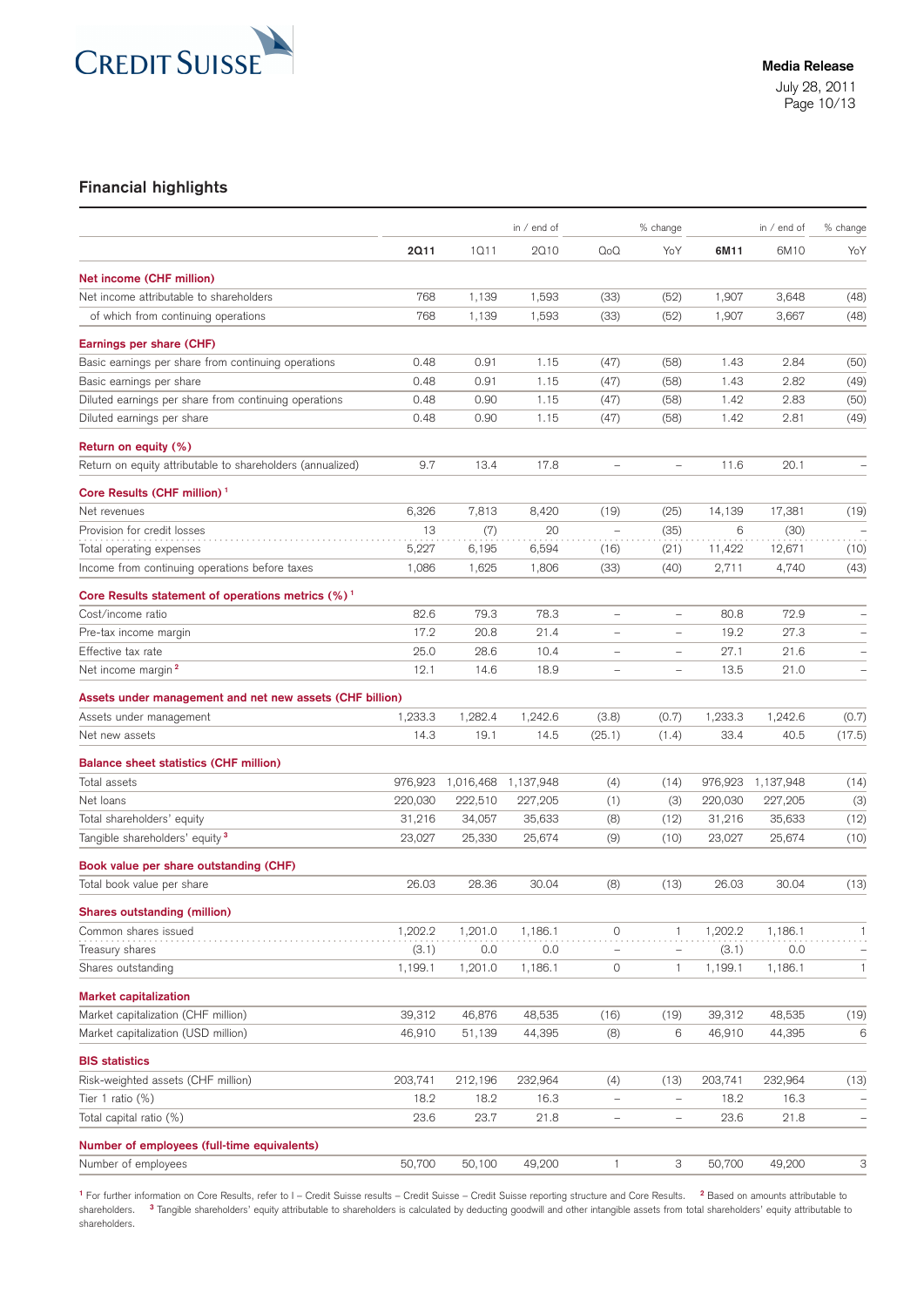

### **Core Results**

|                                                     |         |         | in $/$ end of |                          | % change                 |          | in $/$ end of | % change          |
|-----------------------------------------------------|---------|---------|---------------|--------------------------|--------------------------|----------|---------------|-------------------|
|                                                     | 2011    | 1011    | 2010          | QoQ                      | YoY                      | 6M11     | 6M10          | YoY               |
| <b>Statements of operations (CHF million)</b>       |         |         |               |                          |                          |          |               |                   |
| Net interest income                                 | 1,378   | 1,732   | 1,207         | (20)                     | 14                       | 3,110    | 3,105         | $\circ$           |
| Commissions and fees                                | 3,469   | 3,679   | 3,604         | (6)                      | (4)                      | 7,148    | 7,024         | $\mathbf{2}$      |
| Trading revenues                                    | 1,127   | 2,004   | 3,629         | (44)                     | (69)                     | 3,131    | 7,082         | (56)              |
| Other revenues                                      | 352     | 398     | (20)          | (12)                     | $\equiv$                 | 750      | 170           | 341               |
| Net revenues                                        | 6,326   | 7,813   | 8,420         | (19)                     | (25)                     | 14,139   | 17,381        | (19)              |
| Provision for credit losses                         | 13      | (7)     | 20            | $\qquad \qquad -$        | (35)                     | 6        | (30)          |                   |
| Compensation and benefits                           | 3,093   | 4,025   | 3,982         | (23)                     | (22)                     | 7,118    | 7,873         | (10)              |
| General and administrative expenses                 | 1.643   | 1,634   | 2.043         | $\mathbf{1}$             | (20)                     | 3,277    | 3,709         | (12)              |
| Commission expenses                                 | 491     | 536     | 569           | (8)                      | (14)                     | 1.027    | 1.089         | (6)               |
| Total other operating expenses                      | 2,134   | 2,170   | 2,612         | (2)                      | (18)                     | 4,304    | 4,798         | (10)              |
| <b>Total operating expenses</b>                     | 5,227   | 6,195   | 6,594         | (16)                     | (21)                     | 11,422   | 12,671        | (10)              |
| Income from continuing operations before taxes      | 1,086   | 1,625   | 1.806         | (33)                     | (40)                     | 2,711    | 4,740         | (43)              |
| Income tax expense                                  | 271     | 465     | 187           | (42)                     | 45                       | 736      | 1,026         | (28)              |
| Income from continuing operations                   | 815     | 1,160   | 1,619         | (30)                     | (50)                     | 1,975    | 3,714         | (47)              |
| Income/(loss) from discontinued operations          | $\circ$ | $\circ$ | $\circ$       | $\overline{\phantom{0}}$ | $\overline{\phantom{0}}$ | $\circ$  | (19)          | 100               |
| Net income                                          | 815     | 1,160   | 1,619         | (30)                     | (50)                     | 1,975    | 3,695         | (47)              |
| Net income attributable to noncontrolling interests | 47      | 21      | 26            | 124                      | 81                       | 68       | 47            | 45                |
| Net income attributable to shareholders             | 768     | 1.139   | 1,593         | (33)                     | (52)                     | 1,907    | 3,648         | (48)              |
| of which from continuing operations                 | 768     | 1.139   | 1.593         | (33)                     | (52)                     | 1.907    | 3.667         | (48)              |
| of which from discontinued operations               | 0       | 0       | 0             | $\qquad \qquad -$        | $=$                      | $\Omega$ | (19)          | 100               |
| Statement of operations metrics (%)                 |         |         |               |                          |                          |          |               |                   |
| Cost/income ratio                                   | 82.6    | 79.3    | 78.3          | $\overline{\phantom{m}}$ | $\overline{\phantom{0}}$ | 80.8     | 72.9          |                   |
| Pre-tax income margin                               | 17.2    | 20.8    | 21.4          | $\overline{\phantom{0}}$ |                          | 19.2     | 27.3          |                   |
| Effective tax rate                                  | 25.0    | 28.6    | 10.4          | ÷                        |                          | 27.1     | 21.6          |                   |
| Net income margin <sup>1</sup>                      | 12.1    | 14.6    | 18.9          | $\qquad \qquad -$        | $\overline{\phantom{0}}$ | 13.5     | 21.0          | $\qquad \qquad -$ |
| Number of employees (full-time equivalents)         |         |         |               |                          |                          |          |               |                   |
| Number of employees                                 | 50,700  | 50,100  | 49,200        | 1                        | 3                        | 50,700   | 49.200        | 3                 |

**<sup>1</sup>** Based on amounts attributable to shareholders.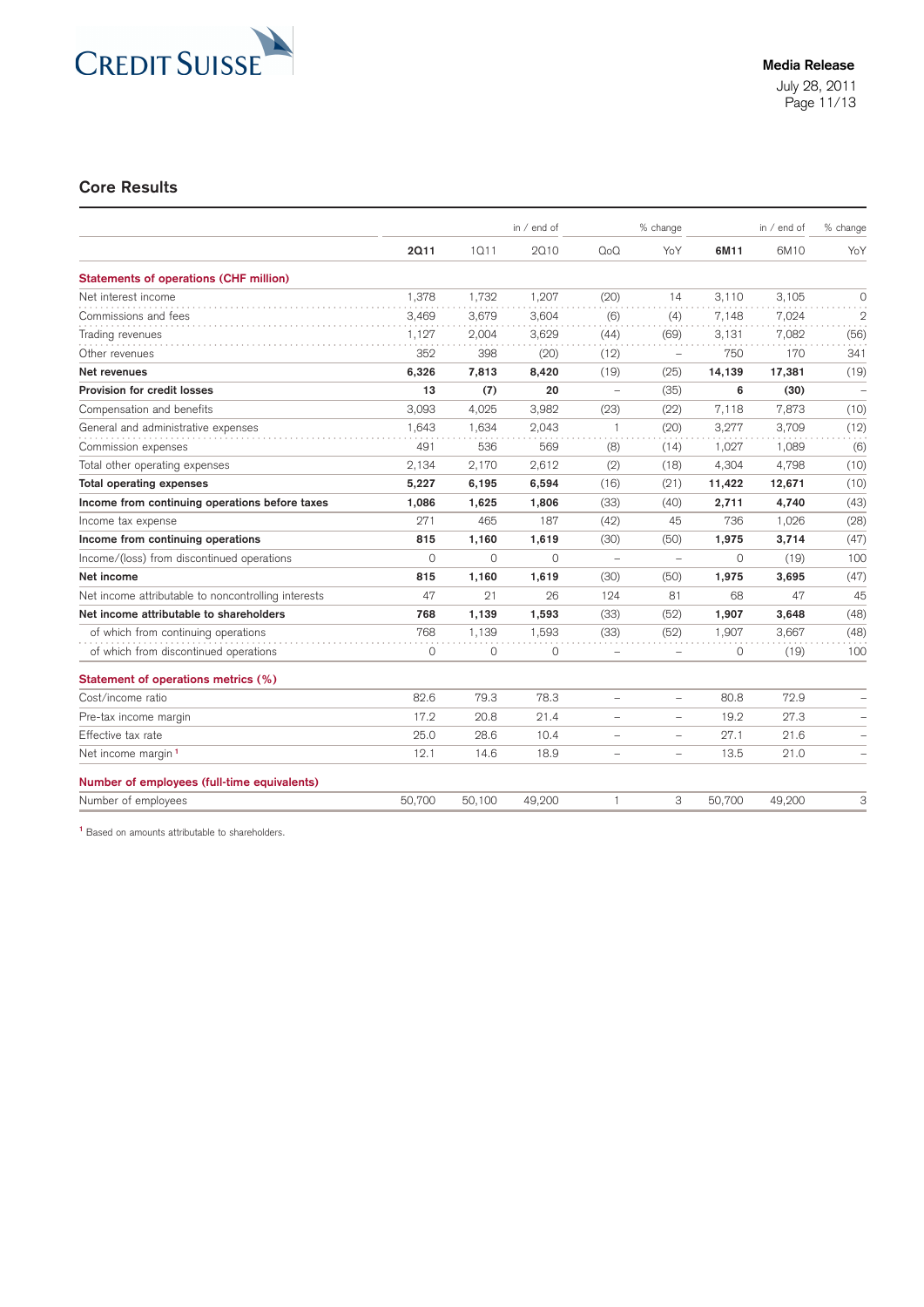

# **Consolidated balance sheets (unaudited)**

|                                                         |         |           |           | end of    |                          |                | % change |
|---------------------------------------------------------|---------|-----------|-----------|-----------|--------------------------|----------------|----------|
|                                                         | 2011    | 1011      | 4010      | 2010      | Q <sub>0</sub> Q         | Ytd            | YoY      |
| <b>Assets (CHF million)</b>                             |         |           |           |           |                          |                |          |
| Cash and due from banks                                 | 68,073  | 73,360    | 65,467    | 77,524    | (7)                      | $\overline{4}$ | (12)     |
| Interest-bearing deposits with banks                    | 1,940   | 1.437     | 1,524     | 2,231     | 35                       | 27             | (13)     |
| Central bank funds sold, securities purchased under     |         |           |           |           |                          |                |          |
| resale agreements and securities borrowing transactions | 200,091 | 204,491   | 220.443   | 250.122   | (2)                      | (9)            | (20)     |
| Securities received as collateral, at fair value        | 32,057  | 37,033    | 42,147    | 42,888    | (13)                     | (24)           | (25)     |
| of which encumbered                                     | 18,130  | 20,734    | 21,352    | 23,907    | (13)                     | (15)           | (24)     |
| Trading assets, at fair value                           | 302,626 | 314,201   | 324,704   | 350,093   | (4)                      | (7)            | (14)     |
| of which encumbered                                     | 85,467  | 88,210    | 87,723    | 112,161   | (3)                      | (3)            | (24)     |
| Investment securities                                   | 5,550   | 6.483     | 8.397     | 9,837     | (14)                     | (34)           | (44)     |
| Other investments                                       | 14,086  | 16.166    | 16.482    | 19,805    | (13)                     | (15)           | (29)     |
| Net loans                                               | 220.030 | 222,510   | 218.842   | 227,205   | (1)                      |                | (3)      |
| of which encumbered                                     | 347     | 553       | 783       | 1,098     | (37)                     | (56)           | (68)     |
| allowance for loan losses                               | (916)   | (974)     | (1, 017)  | (1, 253)  | (6)                      | (10)           | (27)     |
| Premises and equipment                                  | 6,651   | 6,669     | 6,725     | 6,701     | $\Omega$                 | (1)            | (1)      |
| Goodwill                                                | 7,908   | 8,433     | 8,585     | 9,582     | (6)                      | (8)            | (17)     |
| Other intangible assets                                 | 281     | 294       | 312       | 377       | (4)                      | (10)           | (25)     |
| Brokerage receivables                                   | 40,845  | 47,275    | 38,769    | 51,699    | (14)                     | 5              | (21)     |
| Other assets                                            | 76,785  | 78,116    | 79,585    | 89,815    | (2)                      | (4)            | (15)     |
| of which encumbered                                     | 2,510   | 2,534     | 2,388     | 3,015     | (1)                      | 5              | (17)     |
| Assets of discontinued operations held-for-sale         | 0       | $\circ$   | 23        | 69        | $\overline{\phantom{m}}$ | (100)          | (100)    |
| <b>Total assets</b>                                     | 976,923 | 1,016,468 | 1,032,005 | 1,137,948 | (4)                      | (5)            | (14)     |